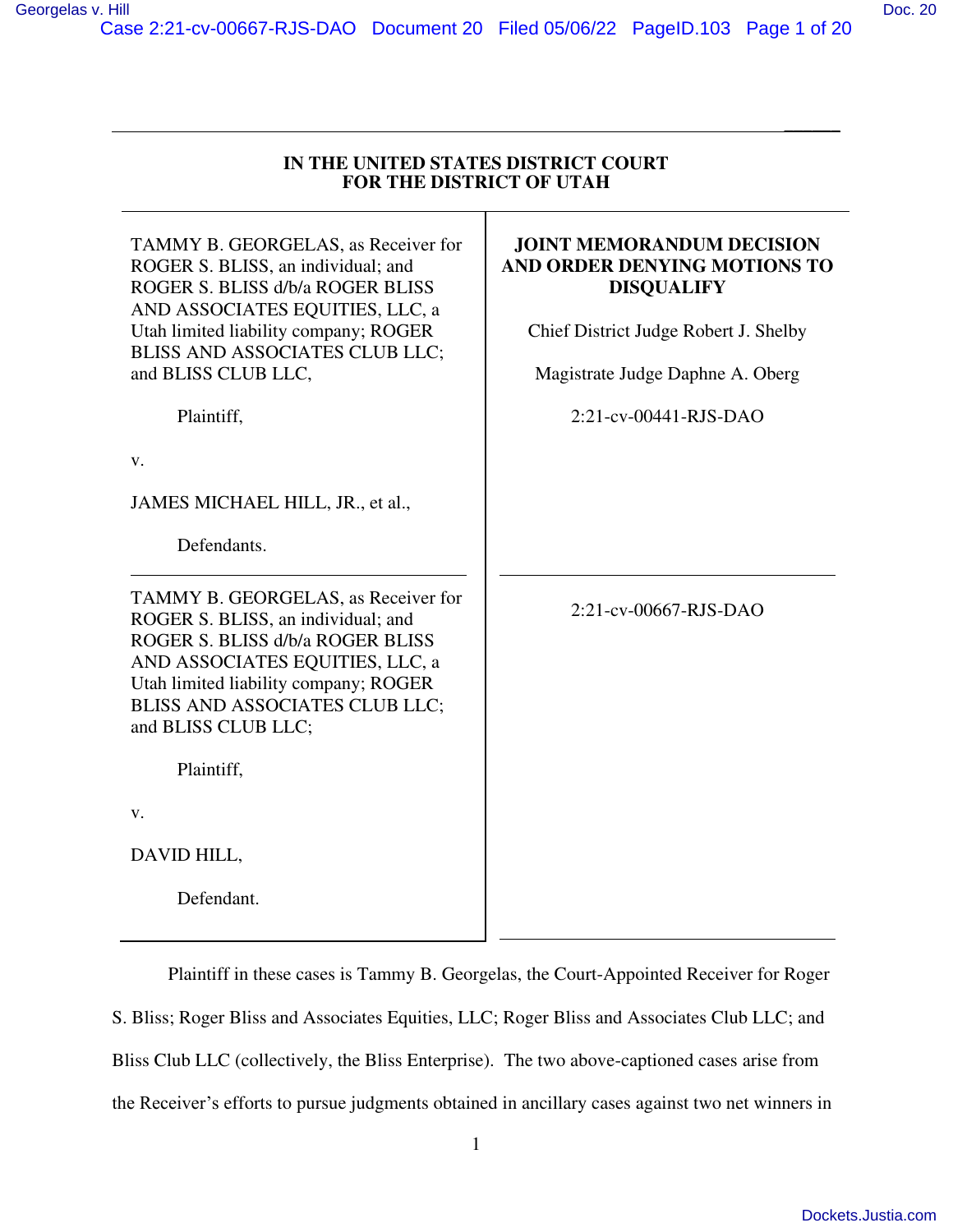Bliss's scheme: Desert Hill Ventures, Inc. and Spring Grove Investments, LLC. In both cases, Defendants have filed Motions to Disqualify seeking the recusal of the undersigned.<sup>1</sup> For the reasons explained below, both Motions are DENIED.

## **BACKGROUND AND PROCEDURAL HISTORY<sup>2</sup>**

## **I. The Main Receivership Case and Appointment of the Receiver**

This case arises from Roger Bliss's Ponzi scheme, in which he created the illusion he

profitably traded Apple stock while in fact transferring funds from old investors to new investors

to perpetuate the scheme.<sup>3</sup> On February 11, 2015, the SEC filed a Complaint against Bliss in

SEC v. Bliss (hereinafter the Main Receivership Case).<sup>4</sup> Bliss eventually pleaded guilty to

securities fraud and a pattern of unlawful activity.<sup>5</sup>

On June 10, 2015, to protect Bliss's assets and the assets of entities abused by him, the

court appointed the Receiver.<sup>6</sup> In the intervening years, the size of Bliss's Ponzi scheme was

learned to be significantly larger than expected at the outset of the Receivership. At the outset, it

<sup>3</sup> *See* Main Receivership Case, Dkt. 1 (Complaint) ¶¶ 1–3; 11–30.

<sup>4</sup> *See id.* 

<sup>1</sup> *Georgelas v. Hill et al.*, No. 2:21-cv-00441, Dkt. 49 (Motion to Disqualify Judge); *Georgelas v. Hill*, No. 2:21-cv-00667, Dkt. 14 (Motion to Disqualify Judge).

<sup>&</sup>lt;sup>2</sup> The court assumes the parties' familiarity with the underlying facts of Bliss's Ponzi scheme given the age and procedural posture of this longstanding case. For a fuller discussion of these underlying facts, *see SEC v. Bliss*, No. 2:15-cv-00098 [hereinafter Main Receivership Case], Dkt. 241 (Memorandum Decision and Order Granting the Receiver's Motion) at 1–3; *Georgelas v. Desert Hill Ventures*, No. 2:16-cv-00514, Dkt. 38 (Joint Memorandum Decision and Order Granting Plaintiff's Motions for Summary Judgment) at 2–5. Similarly, the court assumes the parties' familiarity with the procedural history of the Main Receivership Case as well as the relevant ancillary suits. The court will only rehearse the procedural history relevant to the instant Motions to Disqualify.

<sup>5</sup> *See* Main Receivership Case, Dkt. 129 (Consent to Entry of Judgment). Bliss also pleaded guilty in state court to four second degree securities fraud felonies and one second degree pattern of unlawful activity. *See* Main Receivership Case, Dkt. 128 (Notice of Judgment, Sentence, and Commitment of Roger S. Bliss). Earlier in the proceedings, Bliss was held in contempt of court for making false statements in a sworn declaration. *See* Main Receivership Case, Dkt. 84 (Memorandum Decision and Order).

<sup>&</sup>lt;sup>6</sup> Main Receivership Case, Dkt. 39 (Order Granting Motion to Appoint Receiver). Following extensive litigation concerning a standing issue raised by Defendants including David Hill, the court modified its Order Appointing a Receiver, clarifying the Receiver has standing to pursue lawsuits against net winners. *See* Main Receivership Case, Dkt. 241 (Memorandum Decision and Order Granting the Receiver's Motion).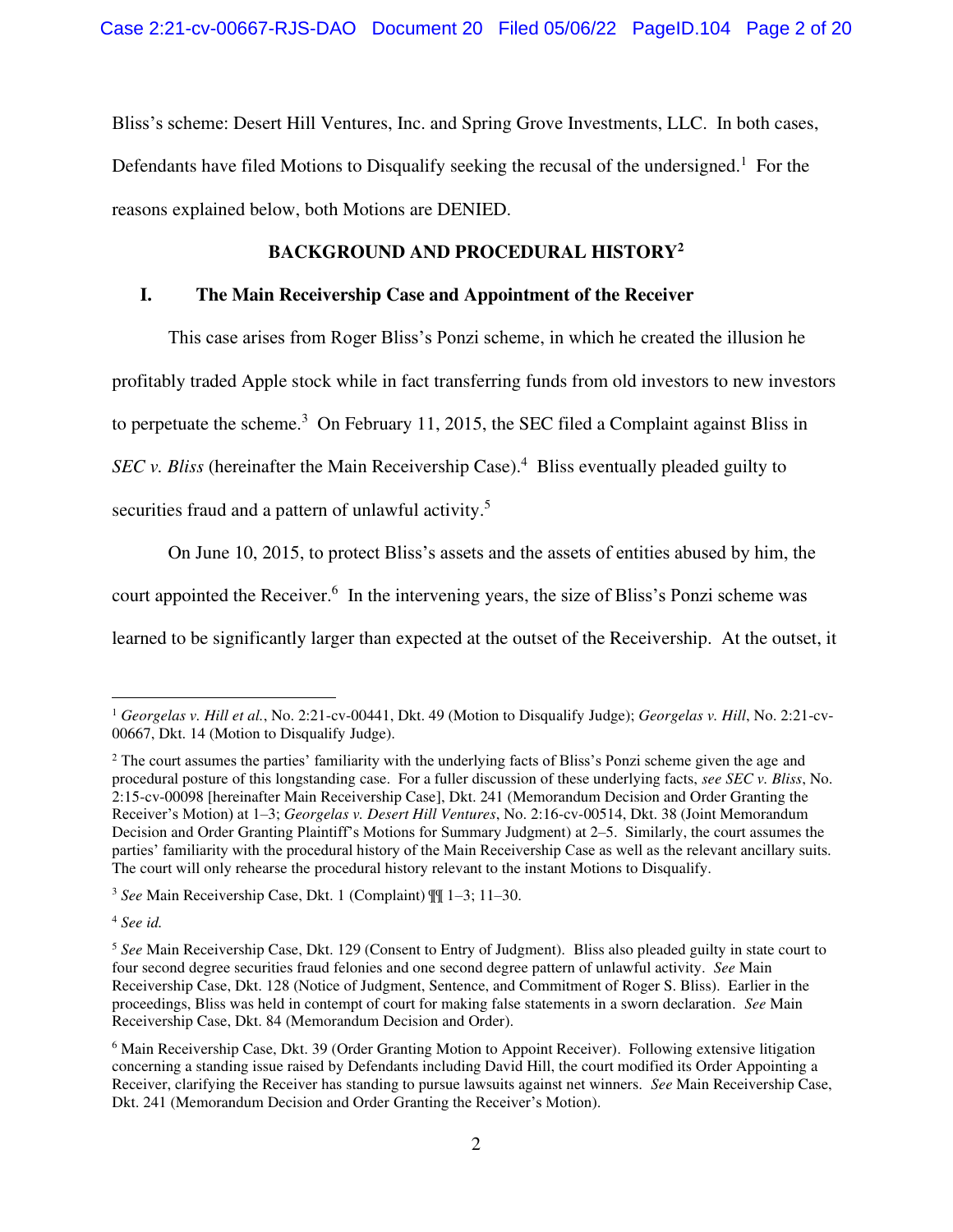was believed the Receivership Defendants had losses of approximately \$3,300,000 owed to about forty investors. Following extensive investigation by the SEC and the Receivership, it was learned losses exceeded \$21,000,000 and affected over 150 investors.<sup>7</sup>

# **II. Ancillary Suits Against David Hill, Desert Hill Industries Inc., and Spring Grove Investments, LLC**

In multiple civil suits, the Receiver has sought to recoup money she alleges Bliss caused abused entities to distribute to established investors. Relevant here, the Receiver brought suits against David Hill,<sup>8</sup> Desert Hill Ventures, Inc.,<sup>9</sup> and Spring Grove Investments, LLC.<sup>10</sup> The Receiver alleged all three were net winners, that is, they had received payments from the Bliss Enterprise in excess of the amount they had invested.<sup>11</sup> Specifically, Desert Hill had been hired by Bliss to perform administrative and ministerial services for the Bliss Enterprise, and received a total of \$317,000 in a series of monthly payments.<sup>12</sup> David Hill, as president of Desert Hill, worked full time for the Bliss Enterprise and, in addition to payments made to Desert Hill, was directly compensated \$30,000 for his services and received remodeling work on his home paid

<sup>7</sup> *See, e.g.*, Main Receivership Case, Dkt. 317 (Notice of Seventh Application for Interim Compensation of Receiver and Professionals) ¶¶ 7–8.

<sup>8</sup> *See Georgelas v. Hill*, No. 2:16-cv-00522, Dkt. 2 (Complaint).

<sup>9</sup> *See Georgelas v. Desert Hill Ventures*, No. 2:16-cv-00514, Dkt. 2 (Complaint).

<sup>10</sup> *See Georgelas v. Spring Grove Investments*, No. 2:16-cv-00534, Dkt. 2 (Complaint).

<sup>11</sup> *See Georgelas v. Desert Hill*, No. 2:16-cv-00514, Dkt. 2 (Complaint) ¶¶ 21–24; *Georgelas v. Hill*, No. 2:16-cv-00522, Dkt. 2 (Complaint) ¶¶ 21–24; *Georgelas v. Spring Grove Investments*, No. 2:16-cv-00534, Dkt. 2 (Complaint) ¶¶ 21–24.

<sup>&</sup>lt;sup>12</sup> See Georgelas v. Desert Hill, No. 2:16-cv-00514, Dkt. 38 (Joint Memorandum Decision and Order Granting Plaintiff's Motions for Summary Judgment) at 4–5.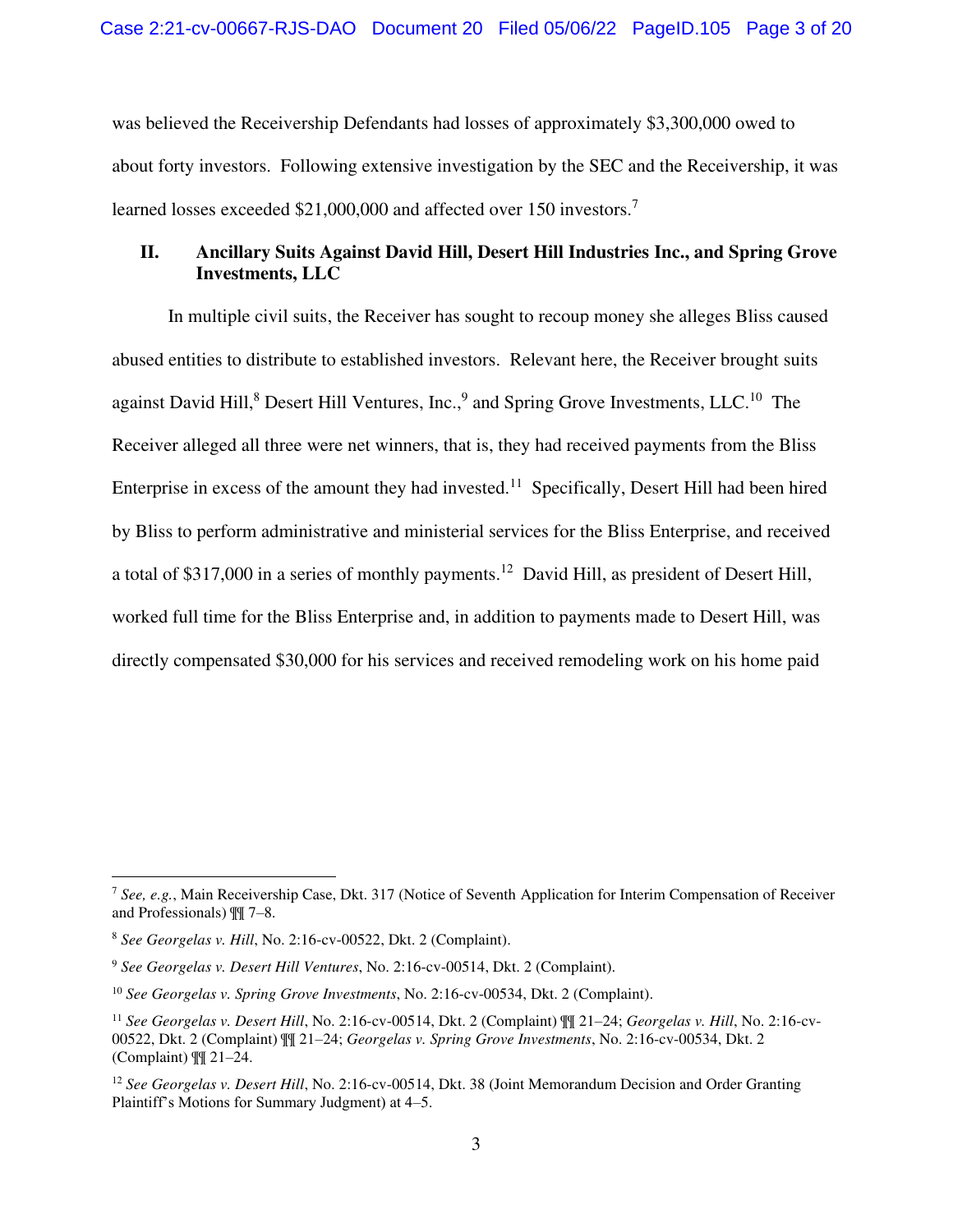for by Bliss.<sup>13</sup> Spring Grove is a Texas limited liability company<sup>14</sup> which received substantial returns from its investments in the Bliss Enterprise.<sup>15</sup>

On November 30, 2020, the undersigned granted summary judgment to the Receiver against Spring Grove, finding that the Bliss Enterprise was a Ponzi scheme and that Spring Grove received fraudulent transfers from Bliss as defined by the Utah Fraudulent Transfer Act  $(UFTA).$ <sup>16</sup> On January 4, 2021, the undersigned granted summary judgment to the Receiver against both David Hill and Desert Hill in a Joint Memorandum Decision and Order, again finding that the Bliss enterprise was a Ponzi scheme, and that both David Hill and Desert Hill received fraudulent transfers as defined by the UFTA.<sup>17</sup> In granting summary judgment against David Hill and Desert Hill, the court assumed—without making factual findings on the issue that David Hill had acted in good faith.<sup>18</sup> Nonetheless, because the Ponzi presumption applied, the court found that because the transfers from Bliss to Hill had not been exchanged for "reasonably equivalent value," the transfers were fraudulent under the UFTA.<sup>19</sup>

Following the summary judgment rulings, the court entered Orders of Final Judgment against Desert Hill in the total amount of  $$356,552.13<sup>20</sup>$  David Hill in the total amount of

<sup>16</sup> *See id.*

<sup>19</sup> *Id.* at 18–23.

<sup>13</sup> *Id.* at 5.

<sup>14</sup> *See Georgelas v. Spring Grove Investments*, No. 2:16-cv-00534, Dkt. 2 (Complaint) ¶ 4.

<sup>15</sup> *See Georgelas v. Spring Grove Investments*, No. 2:16-cv-00534, Dkt. 43 (Memorandum Decision and Order Granting Motion for Summary Judgment) at 5.

<sup>17</sup> *See Georgelas v. Desert Hill Ventures*, No. 2:16-cv-00514, Dkt. 38 (Joint Memorandum Decision and Order Granting Plaintiff's Motions for Summary Judgment); *see also Georgelas v. Hill*, No. 2:16-cv-00522, Dkt. 36 (Joint Memorandum Decision and Order Granting Plaintiff's Motions for Summary Judgment).

<sup>18</sup> *Georgelas v. Desert Hill Ventures*, No. 2:16-cv-00514, Dkt. 38 (Joint Memorandum Decision and Order Granting Plaintiff's Motions for Summary Judgment) at 19.

<sup>20</sup> *Georgelas v. Desert Hill Ventures*, No. 2:16-cv-00514, Dkt. 46 (Final Judgment).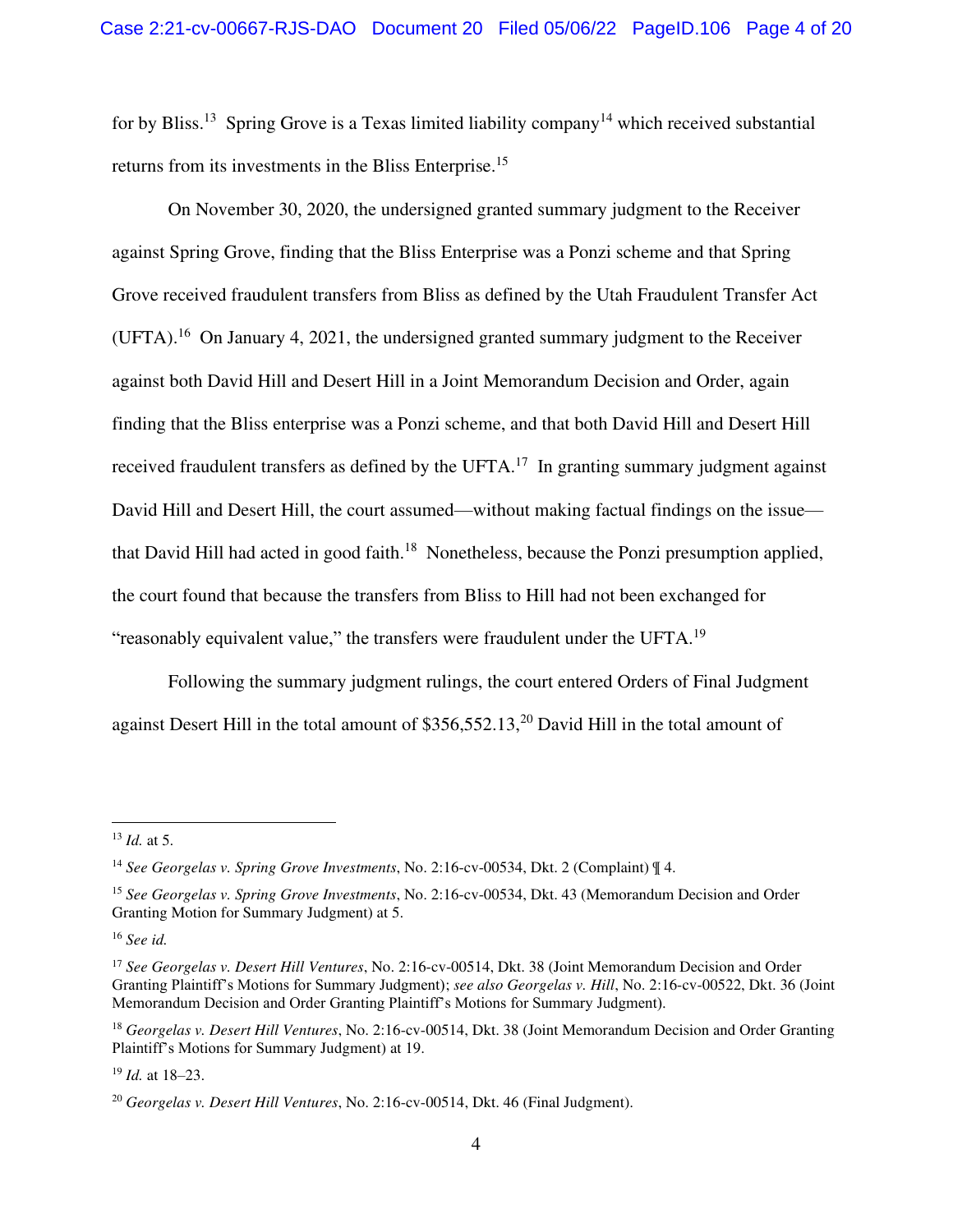\$161,327.13,<sup>21</sup> and Spring Grove in the total amount of \$879,150.82.<sup>22</sup> The court subsequently ordered the Receiver to undertake any collection efforts on the judgments in the Main Receivership Case.<sup>23</sup>

#### **III. Supplemental Proceedings Against David Hill, Desert Hill, and Spring Grove**

On March 11, 2021, the Receiver moved for supplemental proceedings in the Main Receivership Case to obtain discovery concerning the assets of David Hill, Desert Hill, and Spring Grove.<sup>24</sup> The Receiver further moved to enjoin those parties from transferring or alienating any of their assets.<sup>25</sup> David Hill and Desert Hill filed a combined opposition to the Receiver's motions,  $26$  and Spring Grove filed its own opposition. <sup>27</sup> Following additional briefing,<sup>28</sup> Magistrate Judge Jared C. Bennett granted the Receiver's Motions in part.<sup>29</sup> Specifically, Judge Bennett granted the portion of the Receiver's Motions requesting hearings and the production of documents as to David Hill's, Desert Hill's, and Spring Grove's respective assets, but denied them without prejudice insofar as they sought to preclude the parties from transferring or alienating their assets.<sup>30</sup>

<sup>21</sup> *Georgelas v. Hill*, No. 2:16-cv-00522, Dkt. 44 (Final Judgment).

<sup>22</sup> *Georgelas v. Spring Hill Investments*, No. 2:16-cv-00534, Dkt. 44 (Final Judgment).

<sup>23</sup> *See* Main Receivership Case, Dkt. 273 (Docket Text Order).

<sup>&</sup>lt;sup>24</sup> Main Receivership Case, Dkts. 269, 270, 271 (Motions for Supplemental Proceedings).

<sup>25</sup> *See, e.g.*, Main Receivership Case, Dkt. 269 (Motion for Supplemental Proceedings) at 7.

<sup>&</sup>lt;sup>26</sup> Main Receivership Case, Dkt. 272 (David Hill and Desert Hill Ventures, Inc.'s Verified Opposition to Receiver's Motions).

 $27$  Main Receivership Case, Dkt. 290 (Response to Receiver's Motion).

<sup>&</sup>lt;sup>28</sup> Main Receivership Case, Dkt. 277 (Receiver's Reply in Support of Supplemental Proceedings); Dkt. 282 (David Hill and Desert Hill's Objection to Evidence Submitted in Receiver's Reply Memorandum); Dkt. 287 (David Hill and Desert Hill's Sur-Reply).

<sup>&</sup>lt;sup>29</sup> Main Receivership Case, Dkt. 294 (Memorandum Decision and Order Granting in Part and Denying in Part Motions for Supplemental Proceedings).

<sup>30</sup> *Id.* at 5–7.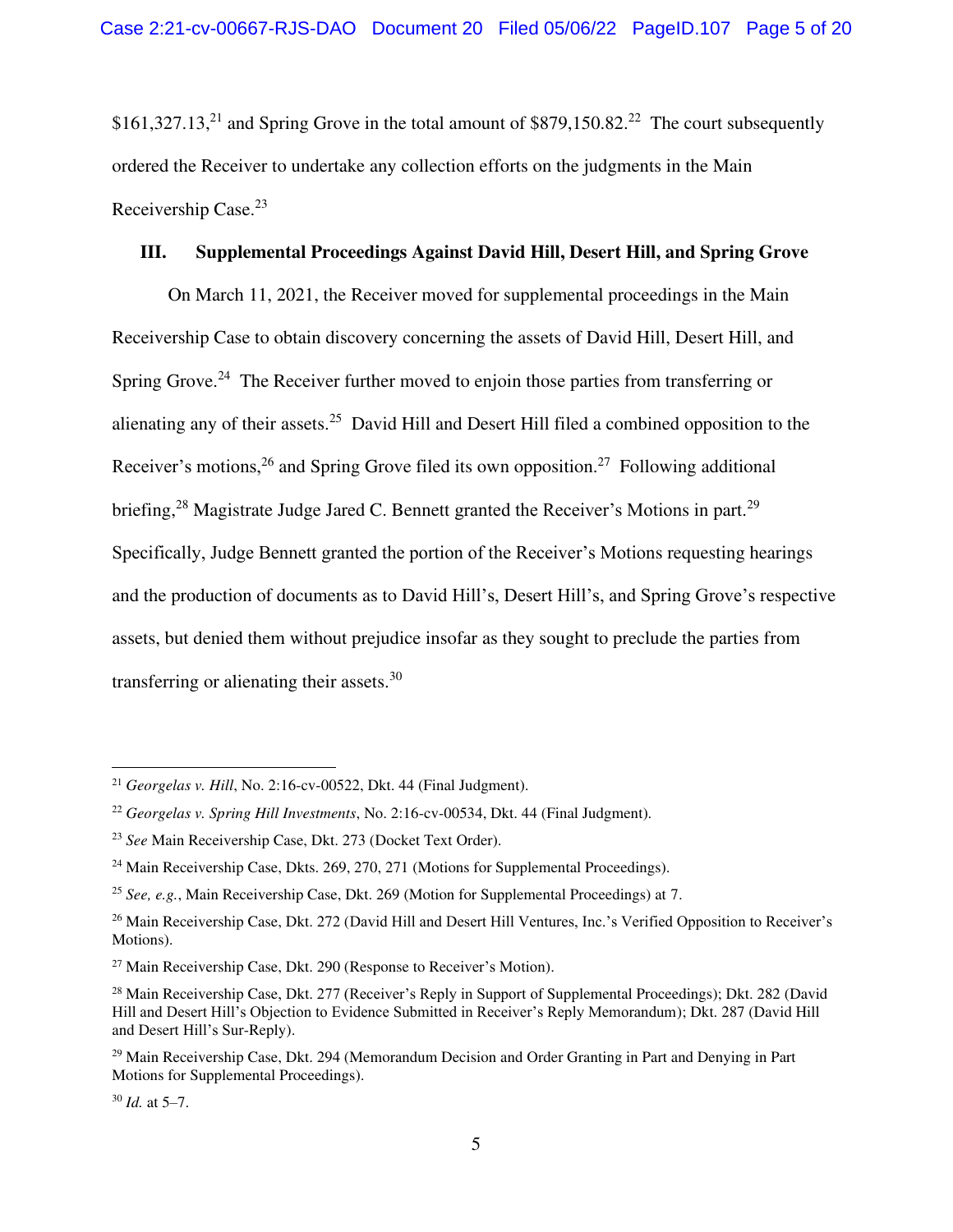Subsequently, supplemental proceedings and debtor examinations were scheduled for Desert Hill<sup>31</sup> and Spring Grove,<sup>32</sup> to take place on May 26 and May 27, 2021, respectively. The court ordered Desert Hill and Spring Grove to produce, "no later than 14 days prior to the hearing date," all of their "financial books and records, however maintained (e.g., QuickBooks, Sage, etc.) in original file format, including all metadata, cumulative for the six years prior to the date of entry of the Judgment."<sup>33</sup> Meanwhile, the Receiver and David Hill reached an agreement to stay enforcement of the judgment against David Hill,<sup>34</sup> with a deed of trust over Hill's home used as an alternative to a bond, $35$  and the court vacated the supplemental proceeding against David Hill.<sup>36</sup>

## **IV. Zoom Status Conference Concerning Supplemental Proceedings**

On May 25, 2021, the day before the Desert Hill supplemental proceeding was set to take place, the court became aware there was a problem with one of the files produced by Desert Hill in advance of the proceeding. Specifically, the court came to understand that the QuickBooks file containing Desert Hill's accounting records had been produced late, and apparently in a

<sup>&</sup>lt;sup>31</sup> Main Receivership Case, Dkt. 300 (Order for Supplemental Proceedings and Debtor Examination Against Desert Hill Ventures, Inc.).

<sup>&</sup>lt;sup>32</sup> Main Receivership Case, Dkt. 297 (Order for Supplemental Proceedings and Debtor Examination Against Spring Grove Investments, LLC).

<sup>33</sup> *See, e.g.*, Main Receivership Case, Dkt. 300 (Order for Supplemental Proceedings and Debtor Examination Against Desert Hill Ventures, Inc.) ¶ 2.

<sup>&</sup>lt;sup>34</sup> Main Receivership Case, Dkt. 302 (Stipulation re: Trust Deed to Secure Judgment in Lieu of Posting Bond Under Rule 62).

<sup>35</sup> Main Receivership Case, Dkt. 303 (Order Granting Motion to Stay Enforcement of Judgment Against David Hill).

<sup>36</sup> Main Receivership Case, Dkt. 299 (Order Vacating Supplemental Proceeding re: David Hill).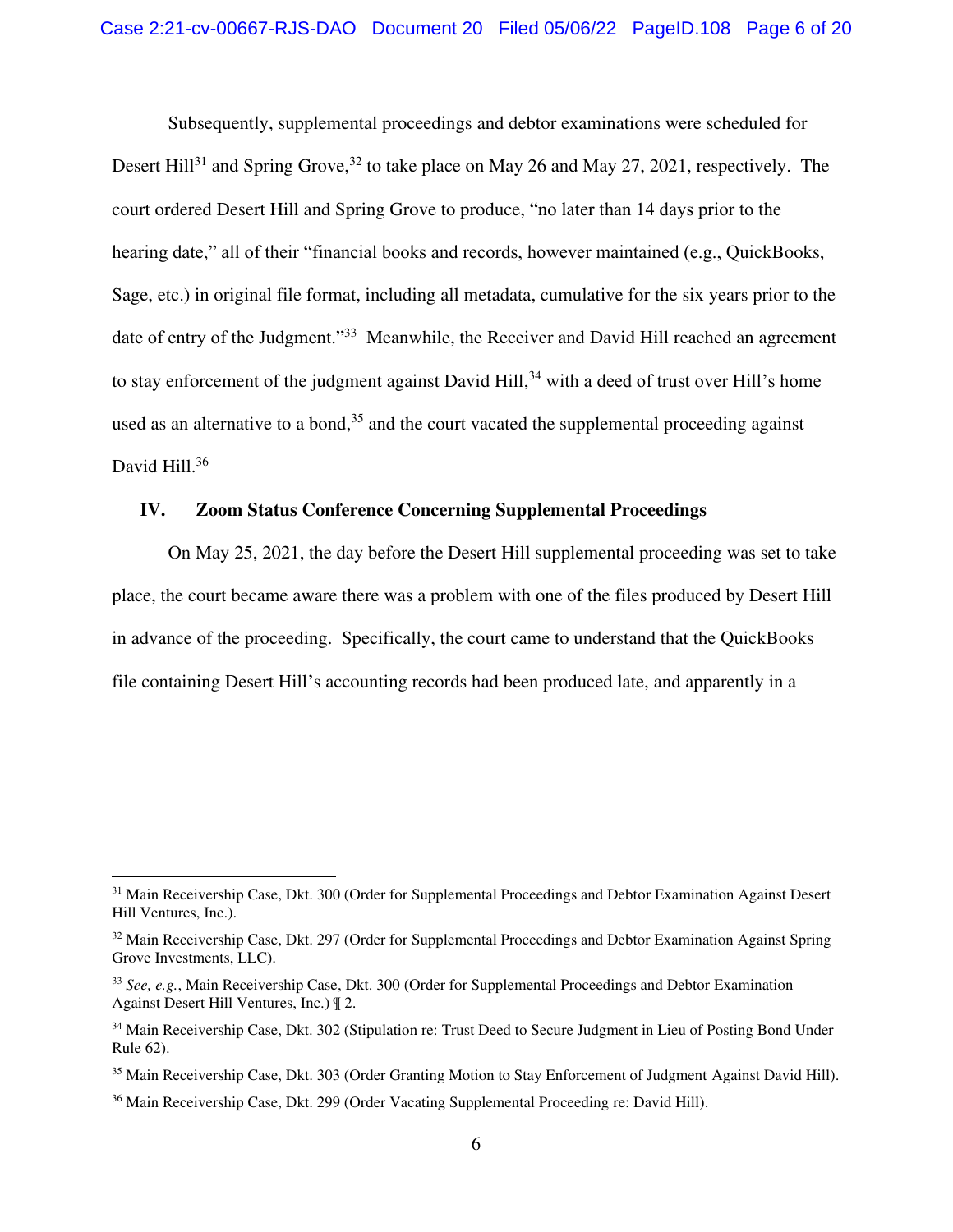format in which the metadata had been stripped out.<sup>37</sup> The court convened an emergency status conference that same day to discuss the issue.<sup>38</sup>

At the beginning of the hearing, counsel for the Receiver stated that, instead of producing the past six years of financial books and records in native format, Desert Hill had produced an Excel spreadsheet that referenced a payment for QuickBooks, indicating QuickBooks was Desert Hill's accounting software, but a QuickBooks file had not been produced. When asked to provide the full QuickBooks file, Desert Hill had sent a file format which appeared to contain an extract or printout of a QuickBooks file, but not the full file with all the metadata.<sup>39</sup>

In response to the Receiver's concern that the QuickBooks file had not been provided in a

native file format and without metadata, the court stated the following:

It is crucially important, which is why I want the data in native format. So thank you. You had more to say. But if it's about the importance of getting the data in native format, I'm already with you. If you had something more to say unrelated to that, I have a question for [the Receiver's expert] Mr. Gomez. And I think what I'm doing giving [counsel for Desert Hill] Mr. Christiansen and Mr. Hill the benefit of the doubt, Mr. Hill the benefit of the doubt, what I hope I'm doing is facilitating a conversation to move us to the point where we need to be. Let me just emphasize my two priorities in this dispute. They are, first, the integrity of the data. We're going to ensure that we have data, reliable and complete data in a format we can utilize. Second, the efficiency of this process for out of concern for the expense to the Receivership estate. And every lost hour is an hour that costs our victims in this case. And Mr. Hill may or may not be among those in some fashion, but there are victims in this case who are not going to be further victimized by Mr. Hill. Mr. Fortney went to jail in this case because he made misrepresentations about facts. I'm not afraid to make referrals to the US Attorney's Office if we get to a point where people have misrepresented what's happened or what the facts are. And so I'm not jumping ahead to anything. I just want to be clear. We're going to have native format information in this case. And if there is evidence that people are manipulating data, that's going to be a

<sup>&</sup>lt;sup>37</sup> The court does not remember how it became aware, before the emergency hearing, of this issue. Prior to the hearing, it understood the Receiver's position to be that its expert determined Desert Hill had removed metadata from the produced QuickBooks files.

<sup>38</sup> Main Receivership Case, Dkt. 305 (Amended Notice of Zoom Hearing Regarding Supplemental Proceedings).

<sup>&</sup>lt;sup>39</sup> Main Receivership Case, Dkt. 314 (Transcript of Zoom Status Conference held on 5/25/21) [hereinafter Hearing Transcript] at 4:6–6:20.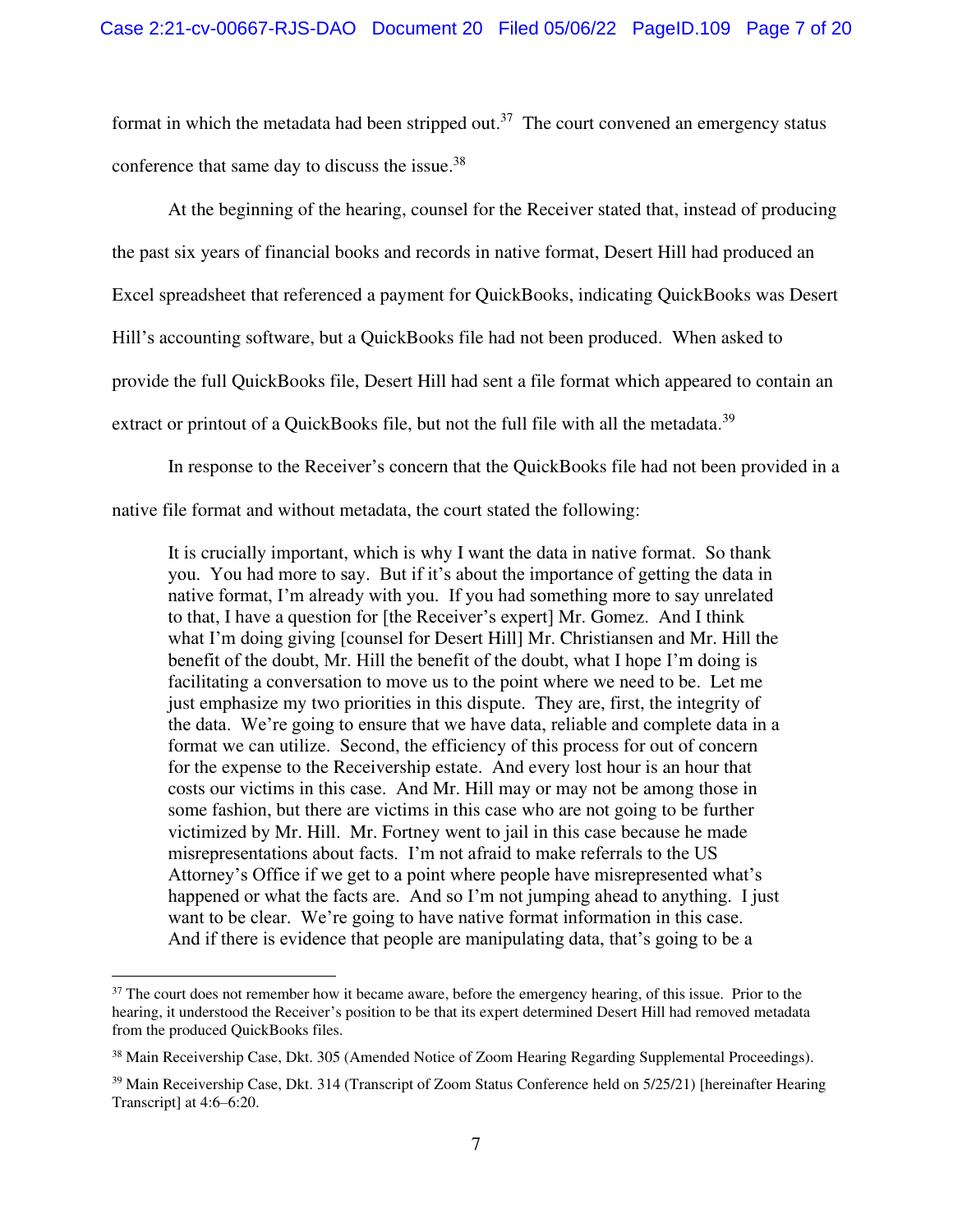real problem. I'm not going to infer that, though the record with Mr. Hill and his company's compliance with requests to the [R]eceiver is not exemplary to this point. So I'm really not making – I'm not jumping to any conclusions. I just want to make sure everybody understands the gravity of the next moment.<sup>40</sup>

Immediately after, the Receiver's expert joined the Zoom call. The court stated the

## following:

I'm not going to place you under oath. But will you help me and Mr. Christiansen? Mr. Christiansen is stuck in the same spot we're stuck in. He's trying to comply with a court order, and we need some clarity about what we have; whether it's in compliance with my order; and if it's not how it can become in compliance with my order. Can you help us understand that? And then, Mr. Christiansen, you can respond, you can ask Mr. Gomez questions. This is an open format. $41$ 

Following a discussion concerning how QuickBooks files are exported from different

operating systems, it became clear the issue had to do with Desert Hill producing a QuickBooks

file from a Mac computer that was not compatible with Windows.<sup>42</sup> The court confirmed: "So if

Mr. Christiansen exports the same file he's produced to you but in a format compatible with

Windows, does that give you access to everything you need?"<sup>43</sup> Following more discussion

about the difference between QuickBooks files on Mac versus Windows, as opposed to an Excel

file, the court stated:

I think we are just having a miscommunication. I'm hoping that that's correct. I'm becoming confident that's correct. If the Live version of QuickBooks for Mac is essentially what we need but in the wrong format this is a simple solution. So let's resolve this question before we get to the question about the examination, because I agree with Mr. Christiansen. There's numerous reasons to have an examination once and not twice. That's the expense associated with this for everyone involved. Mr. Christiansen, do you need any more information from

<sup>40</sup> *Id.* at 11:21–13:4.

<sup>41</sup> *Id.* at 13:7–13:15.

<sup>42</sup> *Id.* at 13:16–14:13.

<sup>43</sup> *Id.* at 14:14–14:16.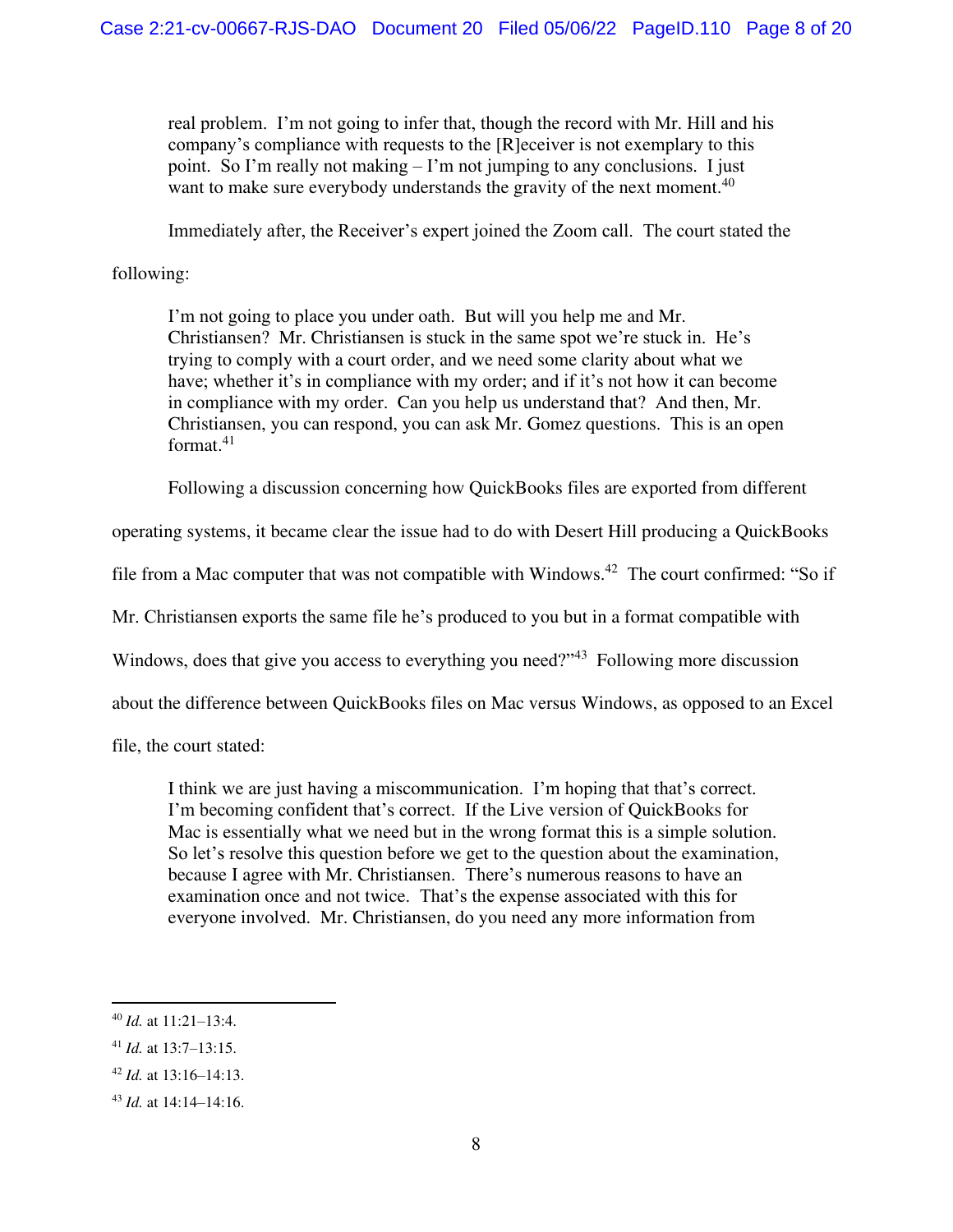Mr. Gomez to just replicate the production you've made but in a different format $?^{44}$ 

Mr. Christiansen stated he had enough information but needed time to review the file once it had

been properly exported before sending it.<sup>45</sup> The court then stated:

Mr. Christiansen, I'm satisfied that Mr. Hill, Desert Hill Ventures and Mr. Christiansen have attempted to comply once they were notified on Friday that there was an issue with the format. And now what we have is they have literally produced it in the format in which it's kept. And now we need a modification. Mr. Christiansen, you need time to make the conversion and then review it in whatever way you need to satisfy yourself, as an attorney that's responsible, and then provide it to the [R]eceiver's counsel with sufficient time for the [R]eceiver and the [R]eceiver's expert to examine the data to adequately prepare for an effective examination.<sup>46</sup>

Confirming there were no clarification questions from Mr. Christiansen, the court asked

counsel for the Receiver if he had any additional questions. Counsel stated, "I feel that Desert

Hill knew that it kept its books in QuickBooks in May and prior to that and should have

produced its QuickBooks files before I brought it up, having just found that in the ledger that

they had paid for QuickBooks."<sup>47</sup> So, before moving on to rescheduling the supplemental

proceeding to allow time for the production of the correct file format, the court asked:

Let's wrap up one other question in my mind before I get too carried away with complimenting everyone on their work. I infer from something that you said in your preliminary comments do you think there's not been – what I actually infer is you think there's been an attempt to conceal a source of data that you've requested from a tax preparer. Did I just come to the bench feeling like there was evil in the world and I was determined to rule it out, or were you trying to suggest something like that?<sup>48</sup>

Counsel for the Receiver replied:

<sup>44</sup> *Id.* at 15:6–15:17.

<sup>45</sup> *Id.* at 15:18–16:11.

<sup>46</sup> *Id.* at 16:12–16:23.

<sup>47</sup> *Id.* at 17:4–17:8.

<sup>48</sup> *Id.* at 17:10–17:18.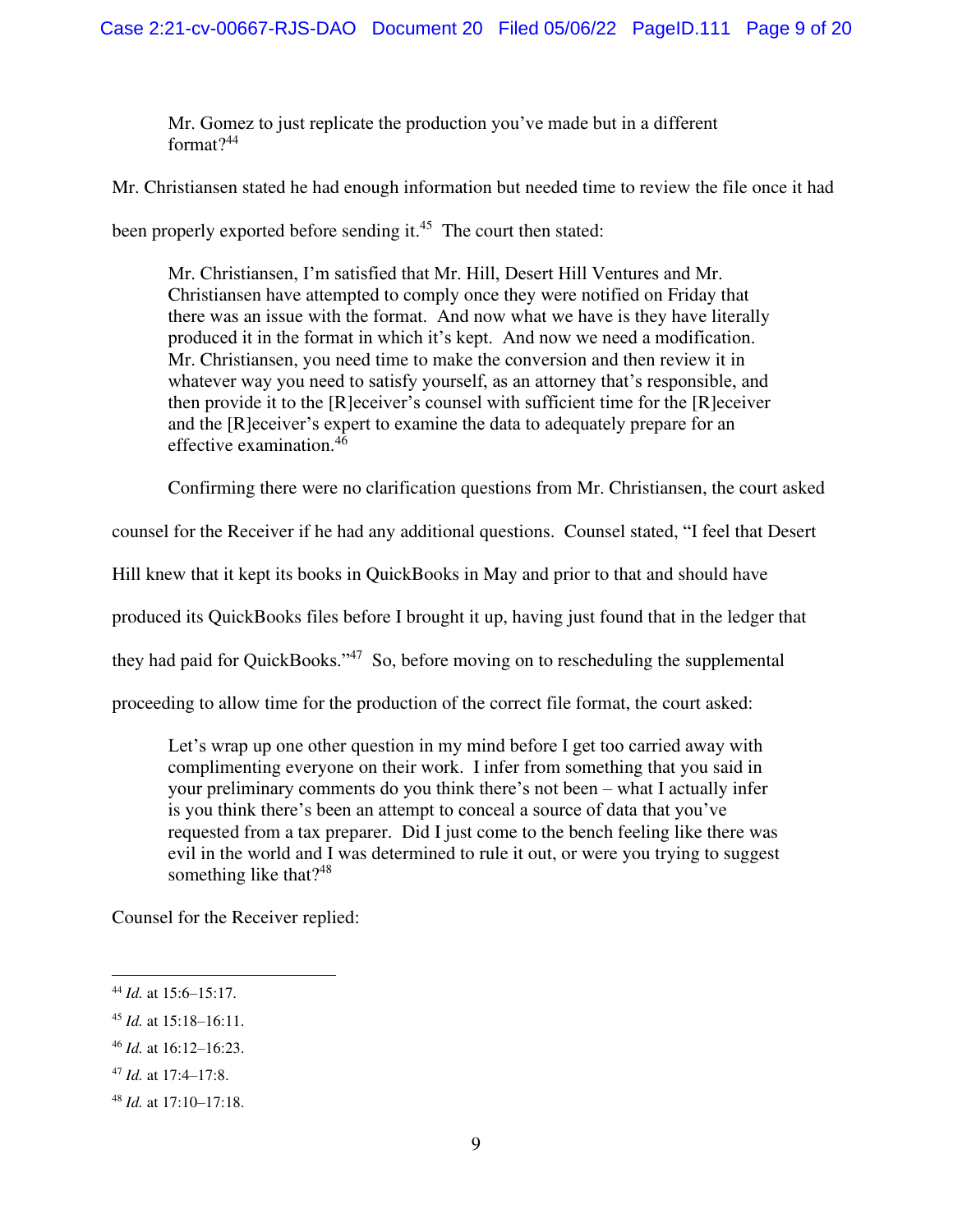Maybe some from Column A and some from Column B. I don't know, Your Honor. I have – I can't speak to someone else's motivation. I just know that your order was not exactly complied with. I do not know with absolute certainty what was produced to the tax preparers, and I won't know unless either Mr. Christiansen's client represents to me that he has produced the exact files that were produced to the tax preparers or I subpoena the tax preparers. But I will take his representation that he's produced the actual files that were produced to the tax preparers if that's what he's representing.<sup>49</sup>

The court replied:

Maybe we're getting ahead of ourselves. I think that seems like part of the purpose of the examination that you're going to have once you have the QuickBooks files. You'll be able to see what the entries are, and Mr. Hill will be available and under oath to answer questions about what they represent, what was provided, when, to whom, what was done. So unless there's something more that we need to accomplish it seems to me that we need to get the data from Mr. Christiansen to review and to you and your expert and then the examination.<sup>50</sup>

Following this discussion, the parties and the court amended the date of the supplemental

proceeding. Before the close of the hearing, counsel for Desert Hill stated:

Your Honor, I'm troubled by what the court said about my client's history of compliance in this case. I don't know if the court is referring to something on my watch, but I would certainly hope not. I have tried since my entry to make sure that he and his business comply with anything and everything the court has ordered. If there's been an oversight on my part then I apologize. But I don't want this record to sit here with me being quiet with the court saying that my clients have not been compliant to something. I'm frankly not sure what the court's referring to.<sup>51</sup>

The court responded:

So that's totally fair. I appreciate that, Mr. Christiansen. And I'm sure I came to the bench with some preconceived ideas about what had preceded this hearing in terms of compliance, and I appreciate your responses. And in terms – as you know, I think you know, we've had issues in this case, multiple issues with multiple people. I do have a general – one moment. I had a general perception that Mr. Hill and some of the Bliss family members have been less than cooperative and less than, I'm going to say less than fully cooperative. I was going to say less than fully candid, but I'm not sure about that. I don't really

<sup>49</sup> *Id.* at 17:19–18:4.

<sup>50</sup> *Id.* at 18:5–18:13.

<sup>51</sup> *Id.* at 23:1–23:11.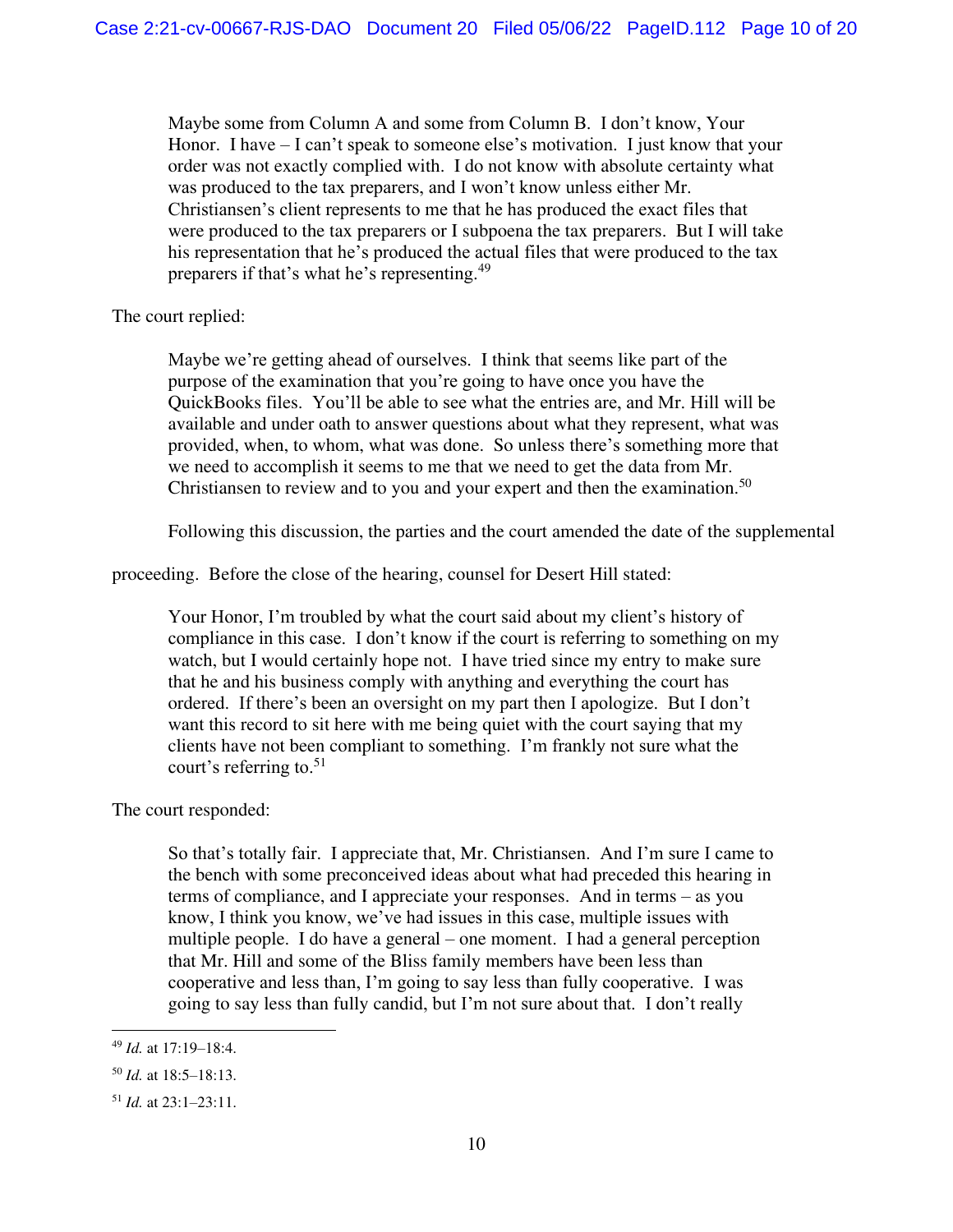know that. I just have a general concern about what I view as sort of a pattern of delay and erecting barriers which have increased the time and expense of this litigation and this receivership in a way that has been unhelpful. So I'm sure that some of that is background noise. I don't have coming to the bench anything specific in mind about Mr. Hill or his – I know of his company's compliance with my orders since you entered an appearance. Just a general concern, and I'm sure I overshot with my comments early on. But I wanted to make sure I had everyone's full attention about the court's orders and my conviction that the receiver was going to have access to whatever information we needed to have access to so we could get the right result. I appreciate you raising the issue, Mr. Christiansen.<sup>52</sup>

The supplemental proceeding as to Desert Hill was subsequently held on July 1, 2021.<sup>53</sup>

#### **V. The Above-Captioned Ancillary Suits and Motions to Disqualify**

The above-captioned cases were filed by the Receiver as part of her efforts to enforce the judgments against Desert Hill and Spring Grove. On July 20, 2021, the Receiver filed the first of the above-captioned cases, *Georgelas v. Hill et al.*, against Defendants James Michael Hill, Jr., David Hill, Lauren Hill, Cynthia Goosby, Penelope Hill, and the estate of James Michael Hill Sr. (hereinafter Hill Defendants).<sup>54</sup> The Receiver alleges the Hill Defendants are alter egos of Spring Grove, and that Spring Grove served only as a conduit for the distribution of fraudulent transfers from the Bliss Enterprise to the Hill Defendants.<sup>55</sup> The Receiver seeks to avoid fraudulent transfers and constructive transfers made from Spring Grove to the Hill Defendants and to amend the judgment against Spring Grove to make the Hill Defendants jointly and severally liable.<sup>56</sup>

<sup>52</sup> *Id.* at 23:12–24:11.

<sup>53</sup> *See* Underlying Receivership Case, Dkt. 309 (Transcript of Webex Debtor Examination).

<sup>54</sup> *Georgelas v. Hill et al.*, No. 2:21-cv-00441, Dkt. 2 (Complaint).

<sup>55</sup> *Id.* ¶¶ 12–19.

<sup>56</sup> *Id.* ¶¶ 54–96.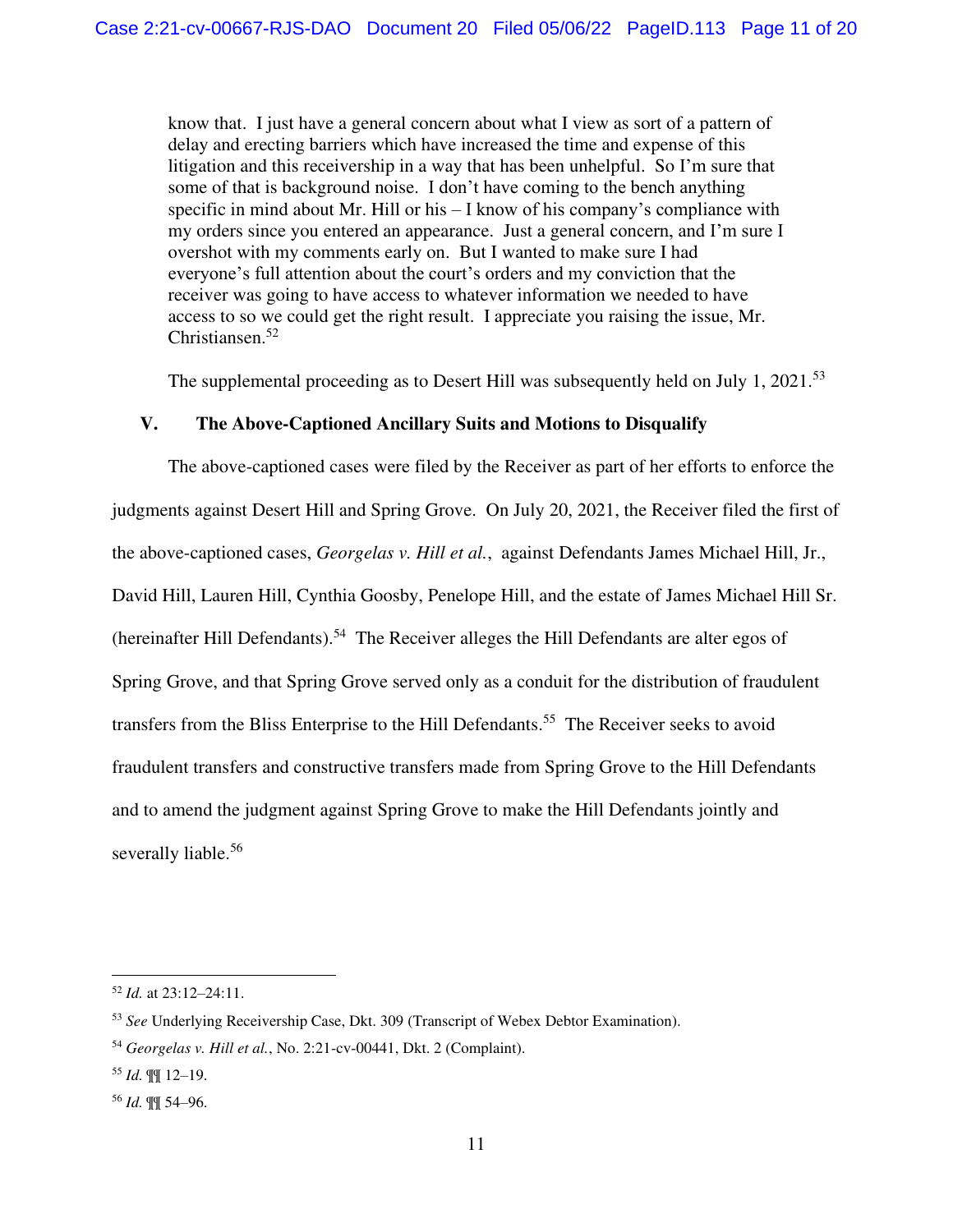On November 10, 2021, the Receiver filed the second above-captioned case, *Georgelas v. Hill*, against David Hill, alleging he is the alter ego of Desert Hill and seeking to enforce the judgment obtained against Desert Hill through David Hill.<sup>57</sup>

On November 16, 2021, the Receiver filed a Motion to Transfer *Georgelas v. Hill* to the undersigned.<sup>58</sup> On January 10, 2022, the Receiver filed a Motion to Transfer *G*e*orgelas v. Hill et al.* to the undersigned.<sup>59</sup> In both Motions, the Receiver noted that all ancillary suits related to the Underlying Receivership Case have been transferred to the undersigned since the outset, for judicial economy.<sup>60</sup> David Hill opposed the Motion to Transfer *Georgelas v. Hill*, not on the basis of the factors concerning the transfer of cases<sup>61</sup> but rather because the court's comments at the May 25, 2021 emergency status conference "can reasonably be viewed as calling the Court's impartiality into question" under 28 U.S.C.  $\frac{6}{9}$  455(a).<sup>62</sup>

On January 19, 2022, the court granted the Motion to Transfer *Georgelas v. Hill*. <sup>63</sup> In granting the Motion, the court acknowledged it did so over the objection of David Hill, explaining that the statute relevant to disqualifying a judge, § 455(a), would only be applicable were the case before the undersigned.<sup>64</sup> Receiving no opposition to the second Motion to Transfer, the court granted that Motion on February 14, 2022.<sup>65</sup>

<sup>57</sup> *Georgelas v. Hill*, No. 2:21-cv-00667, Dkt. 2 (Complaint).

<sup>58</sup> Underlying Receivership Case, Dkt. 311 (Motion for Transfer of New Ancillary Case Against David Hill).

<sup>59</sup> Underlying Receivership Case, Dkt. 319 (Motion for Transfer of New Ancillary Case Against James Michael Hill., Jr., et al.).

<sup>60</sup> *See id.* at 4; *see also* Underlying Receivership Case, Dkt. 171 (Order Granting Receiver's Motion to Transfer Cases).

<sup>61</sup> *See* DUCivR 83-2(g).

 $62$  Underlying Receivership Case, Dkt. 320 (Opposition to Motion to Transfer) at 7.

<sup>63</sup> Underlying Receivership Case, Dkt. 321 (Order Granting Motion for Transfer of Case No. 2:21-cv-00667). <sup>64</sup> *Id.* at 2 n.2.

<sup>65</sup> Underlying Receivership Case, Dkt. 322 (Order Granting Motion for Transfer of Case No. 2:21-cv-00441).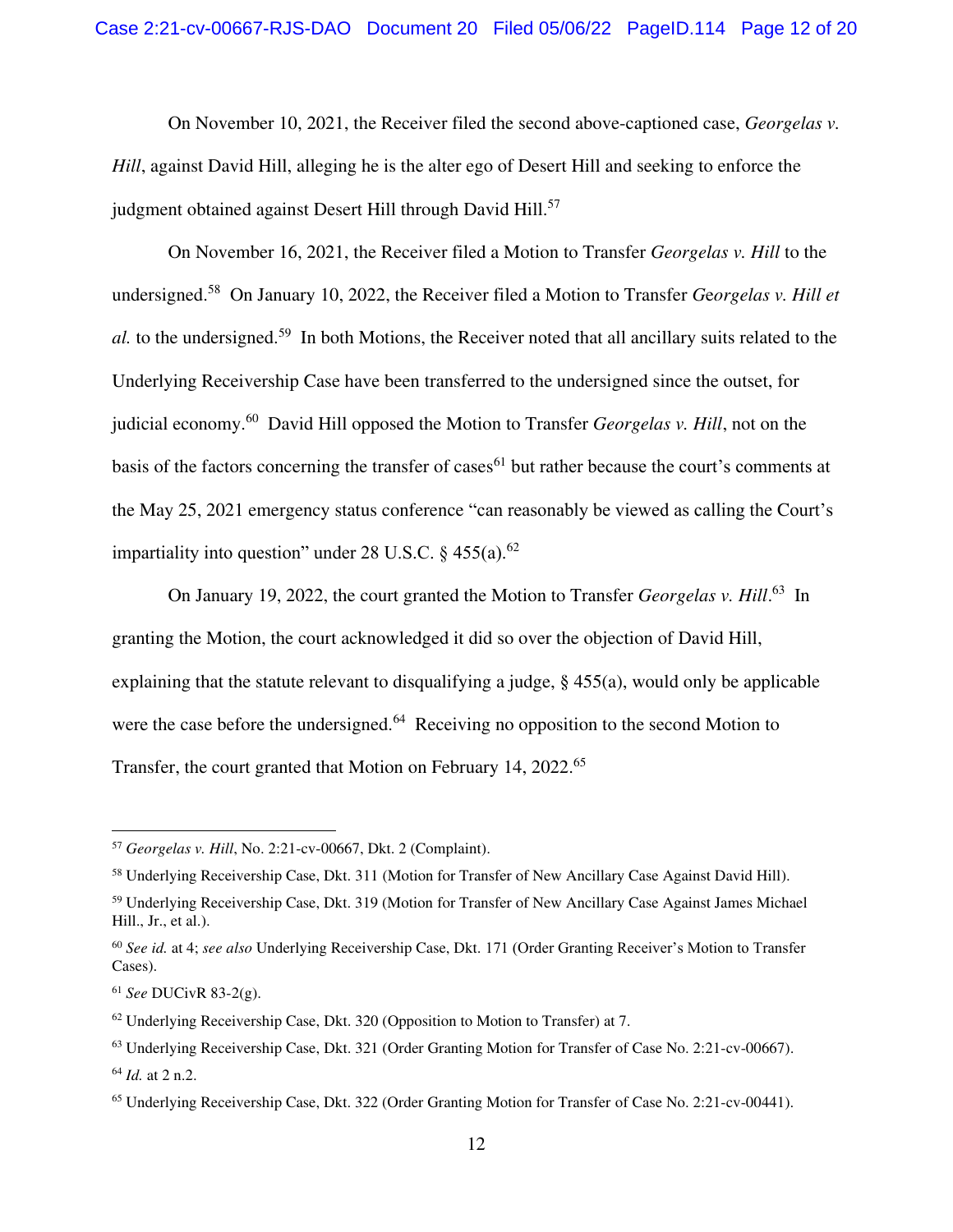On January 27, 2022, David Hill filed a Motion to Disqualify in *Georgelas v. Hill*, arguing the undersigned's comments in the May 25, 2021 hearing created the appearance of bias.<sup>66</sup> Similarly, on March 8, 2022, the Hill Defendants filed a Motion to Disqualify in *Georgelas v. Hill et al.*, also based on the undersigned's comments at the May 25 hearing.<sup>67</sup> The court turns to the parties' arguments.

#### **LEGAL STANDARD**

Under Section 455(a), "[a]ny justice, judge, or magistrate judge of the United States shall disqualify himself in any proceeding in which his impartiality might reasonably be questioned."<sup>68</sup> Section 455 is meant "to promote confidence in the judiciary by avoiding even the appearance of impropriety whenever possible."<sup>69</sup> It sets forth an objective standard under which disqualification is appropriate where "the reasonable person, were he to know all the circumstances, would harbor doubts about the judge's impartiality."<sup>70</sup> "In conducting this review, we must ask how these facts would appear to a well-informed, thoughtful and objective observer, rather than the hypersensitive, cynical, and suspicious person."<sup>71</sup>

A judge has a "continuing duty to recuse before, during, or, in some circumstances, after a proceeding, if the judge concludes that sufficient factual grounds exist to cause an objective observer reasonably to question the judge's impartiality."<sup>72</sup> However, "[t]here is as much

<sup>66</sup> *Georgelas v. Hill*, No. 2:21-cv-00667, Dkt. 14 (Motion to Disqualify Judge).

<sup>67</sup> *Georgelas v. Hill et al.*, No. 2:21-cv-00441, Dkt. 49 (Motion to Disqualify Judge).

<sup>68</sup> 28 U.S.C. § 455(a).

<sup>69</sup> *Mathis v. Huff & Puff Trucking, Inc.*, 787 F.3d 1297, 1310 (10th Cir. 2015) (internal citation omitted).

<sup>70</sup> *Id.* (internal citation omitted).

<sup>71</sup> *Id.* (internal quotation marks and citations omitted).

<sup>72</sup> *United States v. Cooley*, 1 F.3d 985, 992 (10th Cir. 1993) (internal citations omitted).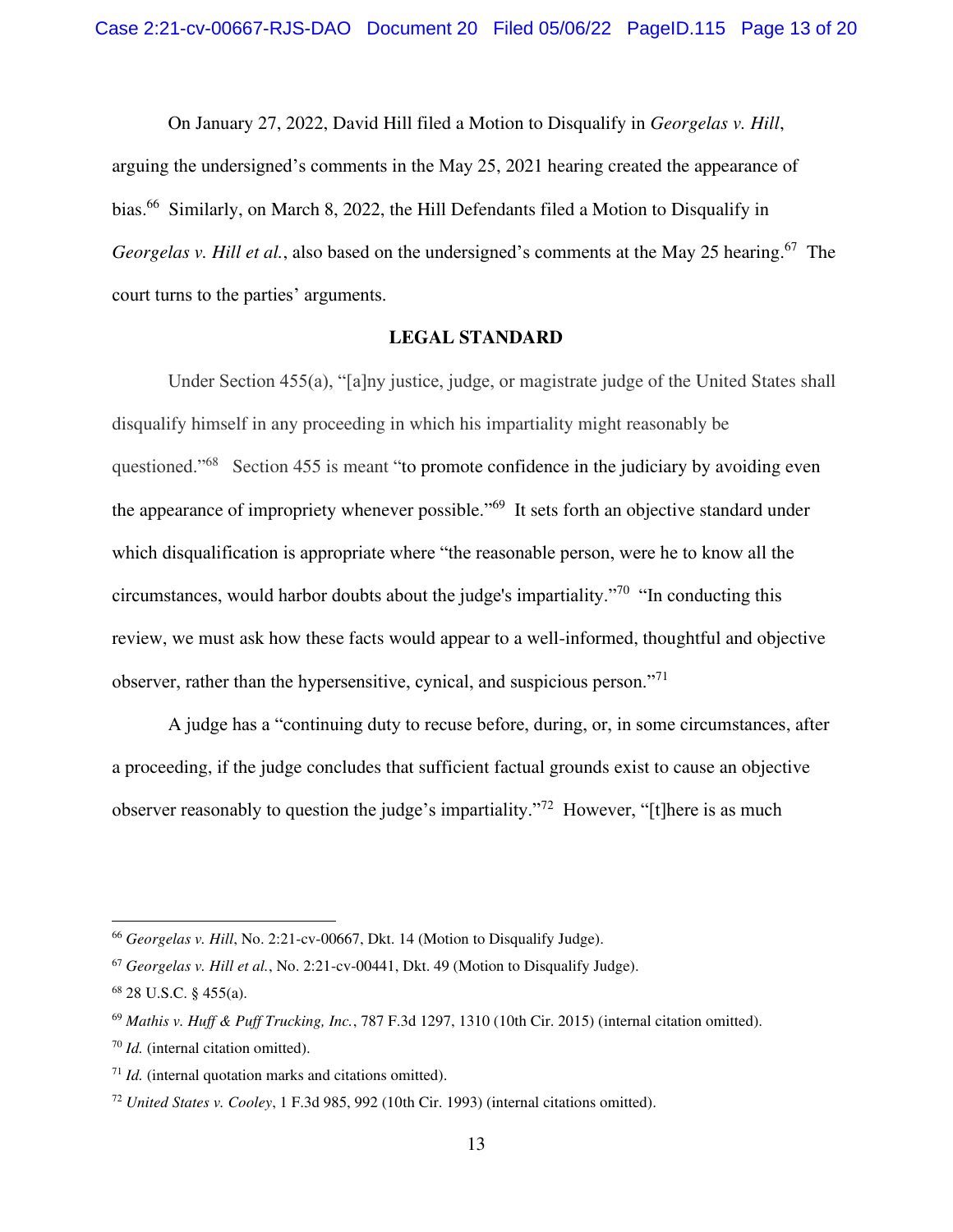obligation for a judge not to recuse when there is no occasion for him to do so as there is for him to do so when there is."<sup>73</sup>

Indeed, "[r]umor, speculation, beliefs, conclusions, innuendo, suspicion, opinion and similar non-factual matters" are "not ordinarily sufficient to require  $\delta$  455(a) recusal."<sup>74</sup> Neither are "prior rulings in the proceeding, or another proceeding, solely because they were adverse."<sup>75</sup> Rather, "outward manifestations and reasonable inferences drawn therefrom" are relevant in this inquiry, and "the judge's actual state of mind, purity of heart, incorruptibility, or lack of partiality are not the issue."<sup>76</sup> This analysis under  $\S$  455(a) "is extremely fact driven," meaning cases "must be judged on their unique facts and circumstances more than by comparison to situations considered in prior jurisprudence."<sup>77</sup>

#### **ANALYSIS**

Although two separate Motions to Disqualify are before the court, as discussed below, the Motions put forth identical arguments. Accordingly, the court considers the Motions together.

In *Georgelas v. Hill*, David Hill seeks to disqualify the undersigned "because of grave concerns about the Court's appearance of partiality toward him stemming from the hearing held

<sup>73</sup> *Hinman v. Rogers*, 831 F.2d 937, 939 (10th Cir. 1987) (internal citations omitted). Indeed, the Tenth Circuit has stressed: "section 455(a) must not be so broadly construed that it becomes, in effect, presumptive, so that recusal is mandated upon the merest unsubstantiated suggestion of personal bias or prejudice. The statute is not intended to give litigants a veto power over sitting judges, or a vehicle for obtaining a judge of their choice." *Cooley*, 1 F.3d at 993 (internal citations and quotation marks omitted).

<sup>74</sup> *Nichols v. Alley*, 71 F.3d 347, 351 (10th Cir. 1995).

<sup>75</sup> *Id.*

<sup>76</sup> *Id.* (citing *Cooley*, 1 F.3d at 993).

<sup>77</sup> *Id.* (internal citation omitted).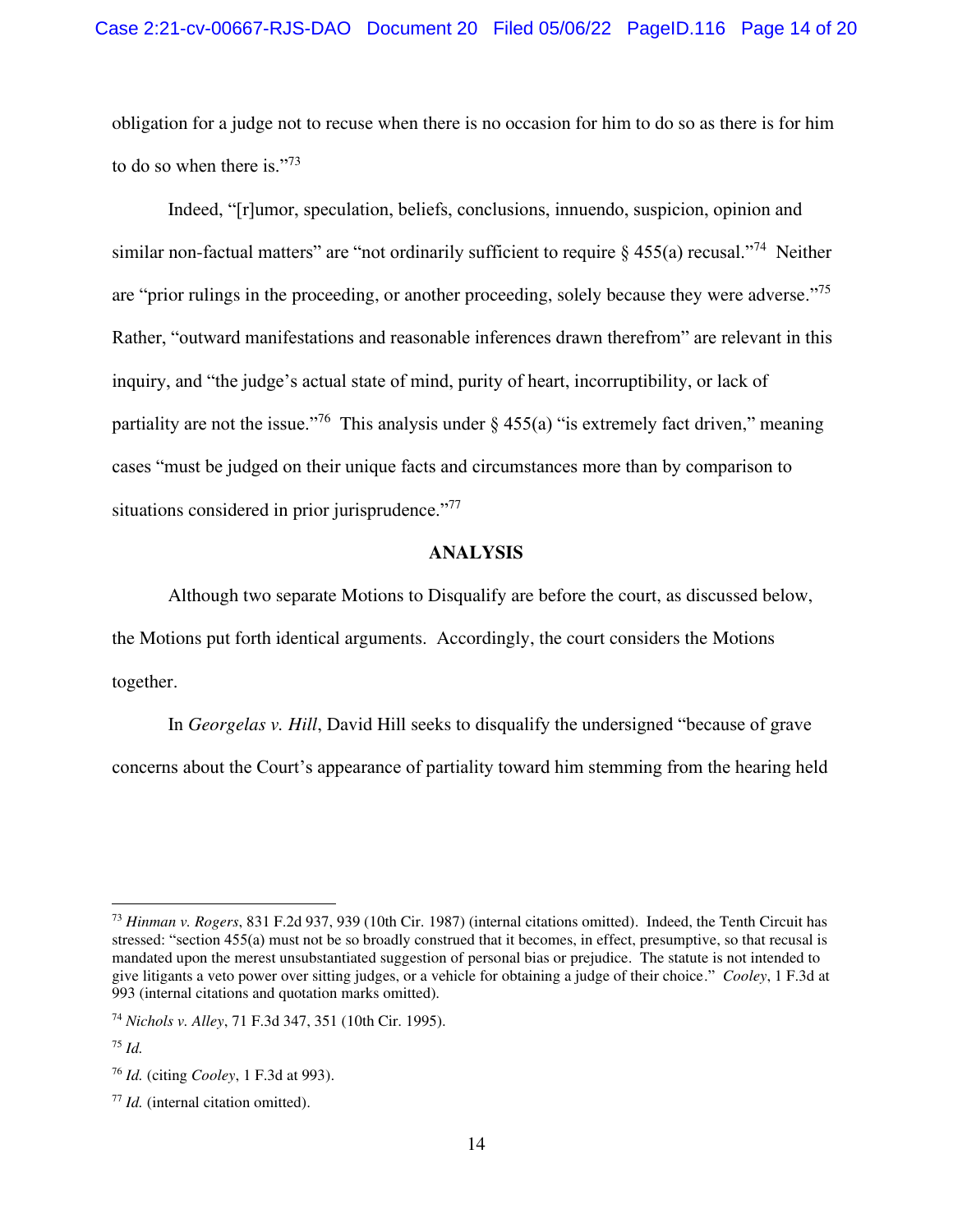on May 25, 2021."<sup>78</sup> Hill identifies the following two comments from the emergency status

conference as indicative of partiality:

- 1. And Mr. Hill may or may not be among those [victims of the Bliss scheme] in some fashion, but there are victims in this case who are not going to be further victimized by Mr. Hill. Mr. Fortney went to jail in this case because he made misrepresentations about facts. I'm not afraid to make referrals to the U.S. Attorney's Office if we get to a point where people have misrepresented what's happened or what the facts are.<sup>79</sup>
- 2. And I'm sure I came to the bench with some preconceived ideas about what had preceded this hearing in terms of compliance, and I appreciate your responses. And in terms – as you know, I think you know, we've had issues in this case, multiple issues with multiple people . . . I had a general perception that Mr. Hill and some of the Bliss family members have been less than cooperative and less than, I'm going to say less than fully cooperative. I was going to say less than fully candid but I'm not sure about that. I don't really know that. I just have a general concern about what I view as sort of a pattern of delay and erecting barriers which have increased the time and expense of this litigation and this receivership in a way that has been unhelpful.<sup>80</sup>

Hill argues that "[t]here is no history of [him] failing to comply with Court orders, obstructing

the administration of any case, or being found to have committed any wrongdoing."<sup>81</sup> Hill also

argues that in the court's Summary Judgment Order, it used an analysis assuming that Hill acted

at all times in good faith. $82$  Hill avers that the hearing was "occasioned by counsel for the

Receiver not understanding what their own expert was telling them about production while

rejecting accurate representations made by Mr. Hill and his counsel about the issue."<sup>83</sup> Hill

argues that the court has "put a 'black hat' on [him] and considered him one of the 'bad guys' in

<sup>83</sup> *Id.*

<sup>78</sup> *Georgelas v. Hill*, No. 2:21-cv-00667, Dkt. 14 (Motion to Disqualify Judge) at 2. Additionally, Hill argues that because his counsel has "represented other defendants in ancillary proceedings, including some of the Bliss family members as well as Mr. Steve Devereaux, who both the Court and the Receiver have blamed for delaying the receivership proceeding after he raised a legitimate Article III standing issue," *id.* at 4–5, the court's comments implicate Hill's counsel as well as Hill, *id.* at 6–7.

<sup>79</sup> *Id.* at 4 (citing Hearing Transcript at 12:12–12:19).

<sup>80</sup> *Id.* (citing Hearing Transcript at 23:13–24:1).

<sup>81</sup> *Id.*

<sup>82</sup> *Id.*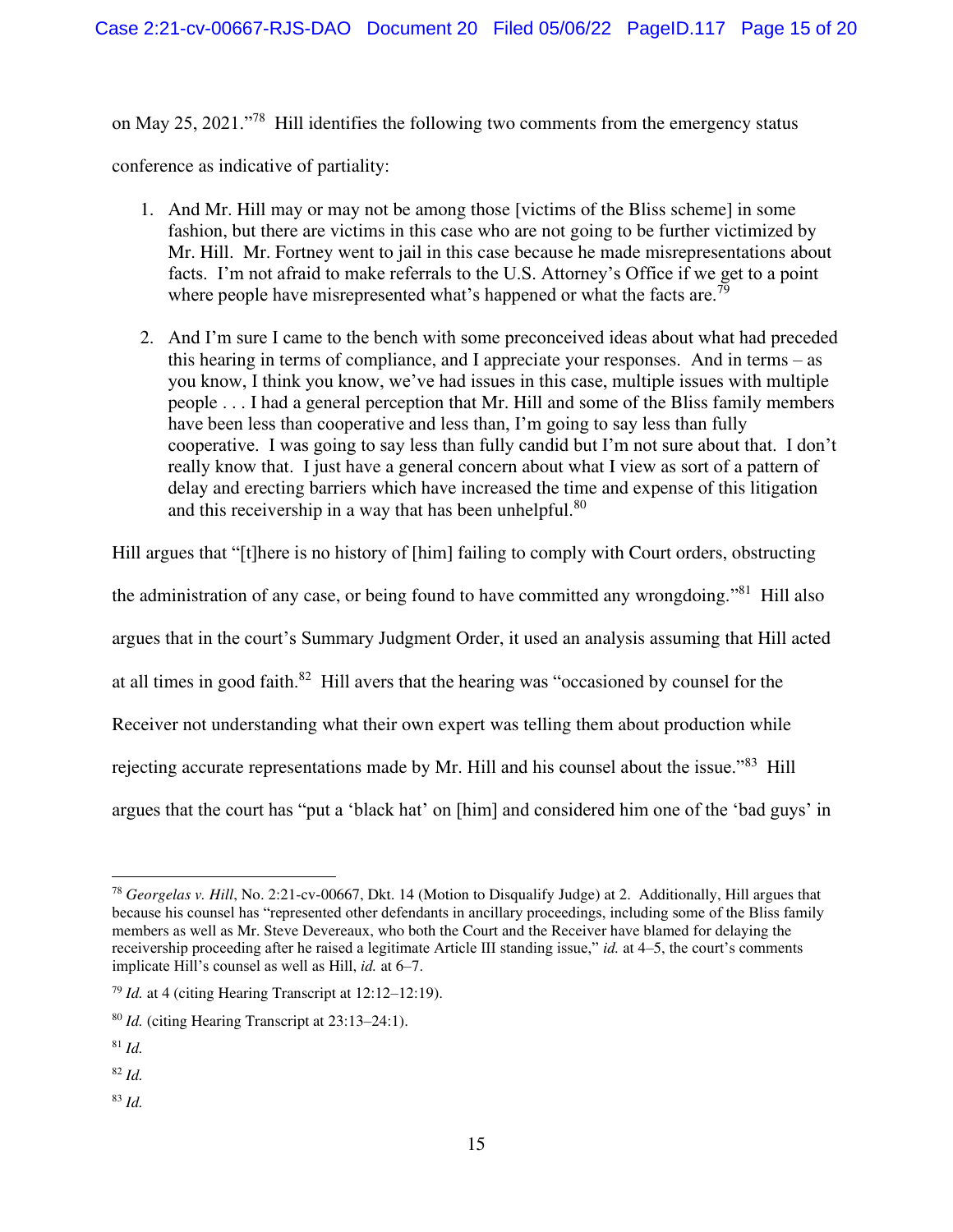the case, going so far as to include [him] in the category of individuals who victimized others and implying jail time for what amounted to a misunderstanding."<sup>84</sup> He concludes: "The court's comments can reasonably be viewed as calling the Court's impartiality into question, or at the very least question the appearance of impartiality and propriety in the proceedings."<sup>85</sup>

The Hill Defendants' Motion to Disqualify, filed in *Georgelas v. Hill et al.*, is functionally identical to the Motion filed in *Georgelas v. Hill*. The Hill Defendants' Motion identifies the same two comments made at the May  $25$ ,  $2021$  hearing,  $86$  and argues that because of the comments, "the Court expressly stated its preconceived negative view of [David] Hill."<sup>87</sup> The Hill Defendants similarly conclude that the court's comments "can reasonably be viewed as calling the Court's impartiality into question, or at the very least question the appearance of impartiality and propriety in the proceedings against [David] Hill.<sup>388</sup> The Hill Defendants do not argue the court's comments suggest bias toward the Defendants aside from David Hill.<sup>89</sup>

 The court disagrees that its comments, in context, create the appearance of partiality toward David Hill or create the appearance of impropriety. As an initial matter, the court notes both comments relate to impressions gained during proceedings, not opinions derived from extrajudicial sources.<sup>90</sup> The Tenth Circuit has explained that "[o]rdinarily, when a judge's words

<sup>87</sup> *Id.* at 5.

<sup>88</sup> *Id.* at 6.

<sup>84</sup> *Id.* at 6.

<sup>85</sup> *Id.* at 7.

<sup>86</sup> *Georgelas v. Hill et al.*, No. 2:21-cv-00441, Dkt. 49 (Motion to Disqualify Judge) at 3–4 (citing Hearing Transcript at 12:12–12:19, 23:13–24:1).

<sup>89</sup> *See generally id.*

<sup>&</sup>lt;sup>90</sup> Under the extrajudicial source doctrine, recusal may be appropriate where a judge bases his opinion on events occurring outside of the proceedings, whereas opinions deriving from within proceedings will "sometimes (albeit rarely) suffice" for recusal. *See United States v. Liteky*, 510 U.S. 540, 554 (1994). Accordingly, the Tenth Circuit has found recusal necessary where a judge shared his opinion on events related to a pending case on "Nightline," a national television program, *Cooley*, 1 F.3d at 990, and where a judge presided over the criminal trial of a coconspirator in the Oklahoma City Bombing when his own chambers had been damaged in the attack, *Nichols*, 71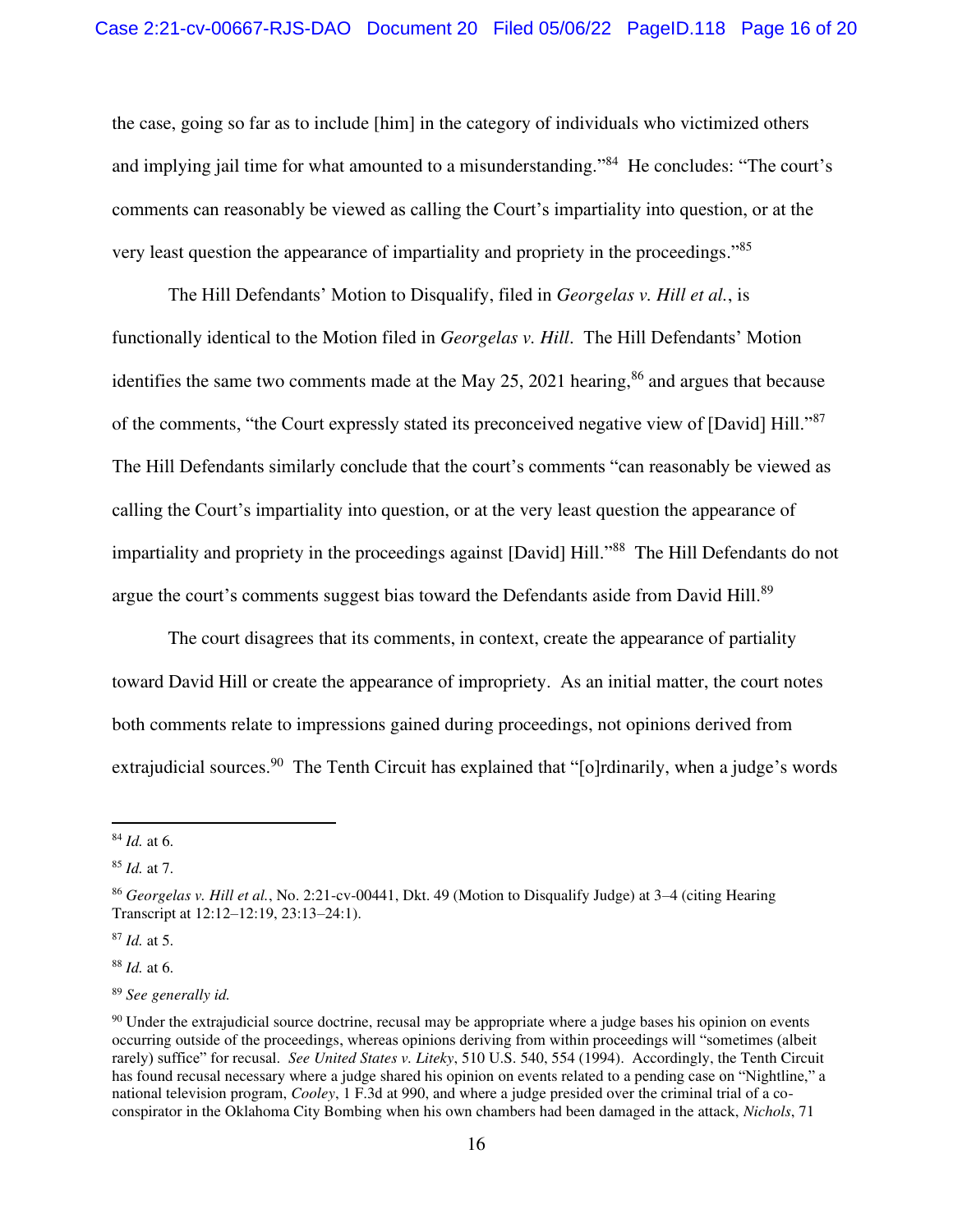or actions are motivated by events originating within the context of judicial proceedings, they are insulated from charges of bias."<sup>91</sup> As such, "opinions formed by the judge on the basis of facts introduced or events occurring in the course of the current proceedings, or of prior proceedings, do not constitute a basis for a bias or partiality motion unless they display a deep-seated favoritism or antagonism that would make fair judgment impossible."<sup>92</sup> The court's comments at the May 25, 2021 hearing, taken in context, did neither.

 The full context of the first comment was the court sharing its preliminary views about the issue that had necessitated the emergency hearing.<sup>93</sup> The court emphasized the gravity of the Receiver's concern surrounding Desert Hill's apparent failure to comply with the court's Order,  $94$  especially given the complex past procedural history of the Receivership Case, including the fact referrals had been made to the U.S. Attorney's Office when other parties failed to comply with court orders.<sup>95</sup> The court's comment that "there are victims in this case who are not going to be further victimized by Mr. Hill" followed from the statement counsel for the Receiver had just made that Desert Hill had apparently failed to comply with the Court's order, and served to remind the parties that the ultimate goal of the Receivership was to compensate victims of the Bliss scheme. These initial comments enabled the parties to focus on the issue at

F.3d at 349–50. In both cases, the Tenth Circuit explained these extrajudicial sources of opinion would cause a reasonable observer to doubt the judge's impartiality, regardless of how impartially the judge had conducted the proceedings. *Cooley*, 1 F.3d at 995; *Nichols*, 71 F.3d at 552.

<sup>91</sup> *United States v. Nickl*, 427 F.3d 1286, 1298 (10th Cir. 2005) (citing *Liteky*, 510 U.S. at 554–56).

<sup>92</sup> *Liteky*, 510 U.S. at 555.

<sup>93</sup> *See* Hearing Transcript at 11:21–13:4.

<sup>&</sup>lt;sup>94</sup> Underlying Receivership Case, Dkt. 300 (Order for Supplemental Proceedings).

<sup>95</sup> Hearing Transcript at 12:15–12:19; *see also* Underlying Receivership Case, Dkt. 84 (Memorandum Decision and Order) (making referral to U.S. Attorney's Office).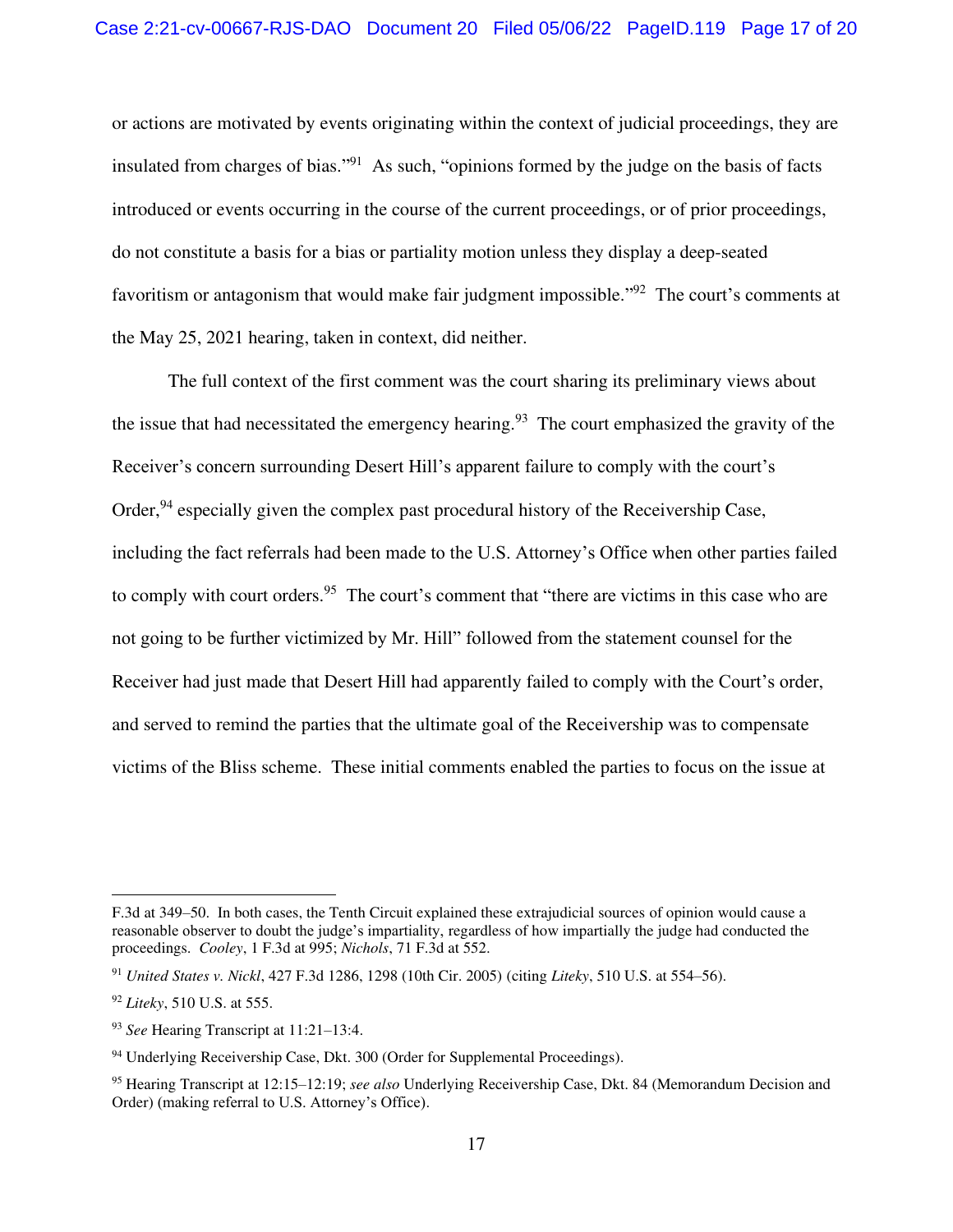hand—determining how to ensure Desert Hill would comply with the court's Order—and identify why compliance had not yet been achieved.

Additionally, to the extent these preliminary comments expressed any impatience or tone of warning, that would not establish bias: "Not establishing bias or partiality . . . are expressions of impatience, dissatisfaction, annoyance, and even anger, that are within the bounds of what imperfect men and women, even after having been confirmed as federal judges, sometimes display. A judge's ordinary efforts at courtroom administration—even a stern and shorttempered judge's ordinary efforts at courtroom administration—remain immune."<sup>96</sup> In other words, the court "did not display a deep-seated antagonism which would make fair judgment impossible."<sup>97</sup> It simply made the context and gravity of the emergency hearing clear. A reasonable person, accounting for all these circumstances, would not harbor doubt about the court's impartiality.<sup>98</sup>

The context of the second comment was the court responding to Desert Hill's counsel's concern about the first comment. The court explained the comments at the opening of the hearing were preliminary views and concerns based on the past record in the case, and stated the court "had a general perception that Mr. Hill and some of the Bliss family members have been less than . . . fully cooperative," and added it had "a general concern" about "a pattern of delay and erecting barriers which have increased the time and expense of this litigation and this receivership in a way that has been unhelpful."<sup>99</sup> The court immediately clarified: "I don't have

<sup>96</sup> *Liteky*, 510 U.S. at 555–56.

<sup>97</sup> *Id.* at 555.

<sup>98</sup> Similarly, to the extent Hill's counsel argues the comments reflect bias against him, taken in their entire context, the objective observer would not find reason to doubt the court's impartiality. In fact, the court stated multiple times during the hearing that it understood Mr. Christiansen was doing everything in his power to help his client comply with the court's Order. *See* Hearing Transcript at 13:7–13:12, 15:6–15:14, 16:6–16:25.

<sup>99</sup> Hearing Transcript 23:18–24:1.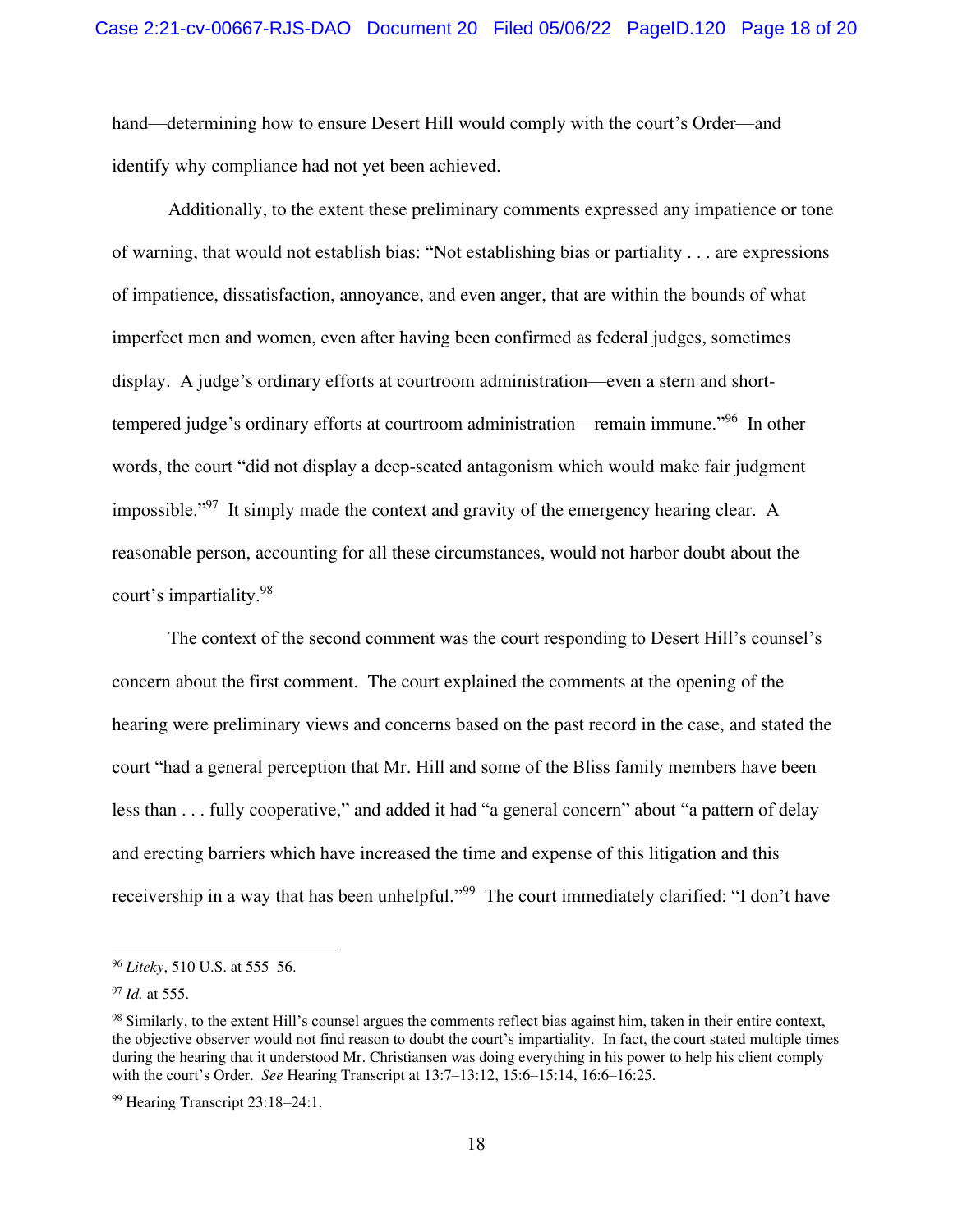coming to the bench anything specific in mind about Mr. Hill or his – I know of his company's compliance with my orders since you entered an appearance. Just a general concern, and I'm sure I overshot with my comments early on. But I wanted to make sure I had everyone's full attention about the court's orders and my conviction that the [R]eceiver was going to have access to whatever information we needed to have access to so we could get the right result."<sup>100</sup> In other words, as discussed above, the court had made preliminary comments to be clear about the stakes of the hearing given the history of the case and the goals of the Receivership, but did not express antagonism or bias toward Hill.

Moreover, the statement that Hill "had not been fully cooperative" reflected the court's understanding at the outset of the hearing that Desert Hill had not produced a QuickBooks file with metadata intact, as the court's Order for Supplemental Proceedings required Desert Hill to do.<sup>101</sup> While it became clear during the hearing that Hill was in compliance with the Order, at the outset, that was not yet clear. All that was certain at the outset was that Hill had yet to fully comply with the court's Order, and the court wanted to ensure the parties were clear on the consequences of not complying with an order given the history of the litigation. Again, "opinions formed by the judge on the basis of facts introduced or events occurring in the course of the current proceedings, or of prior proceedings, do not constitute a basis for a bias or partiality motion unless they display a deep-seated favoritism or antagonism that would make fair judgment impossible."<sup>102</sup> An objective observer would not find deep-seated favoritism or

<sup>100</sup> *Id.* at 24:3–24:10.

<sup>&</sup>lt;sup>101</sup> Underlying Receivership Case, Dkt. 300 (Order for Supplemental Proceedings)  $\parallel 2$ .

<sup>102</sup> *Liteky*, 510 U.S. at 555. The Supreme Court noted an example of impermissible bias was "the statement that was alleged to have been made by the District Judge in *Berger v. United States . . .*a World War I espionage case against German–American defendants: 'One must have a very judicial mind, indeed, not [to be] prejudiced against the German Americans' because their 'hearts are reeking with disloyalty.'" *Id.* (internal citation omitted). While Section 455 motions are "extremely fact-driven" and must be decided on the basis of their own facts, not circumstances of prior proceedings, *Nichols*, 71 F.3d at 351, the example illustrates that demonstrating "deep-seated